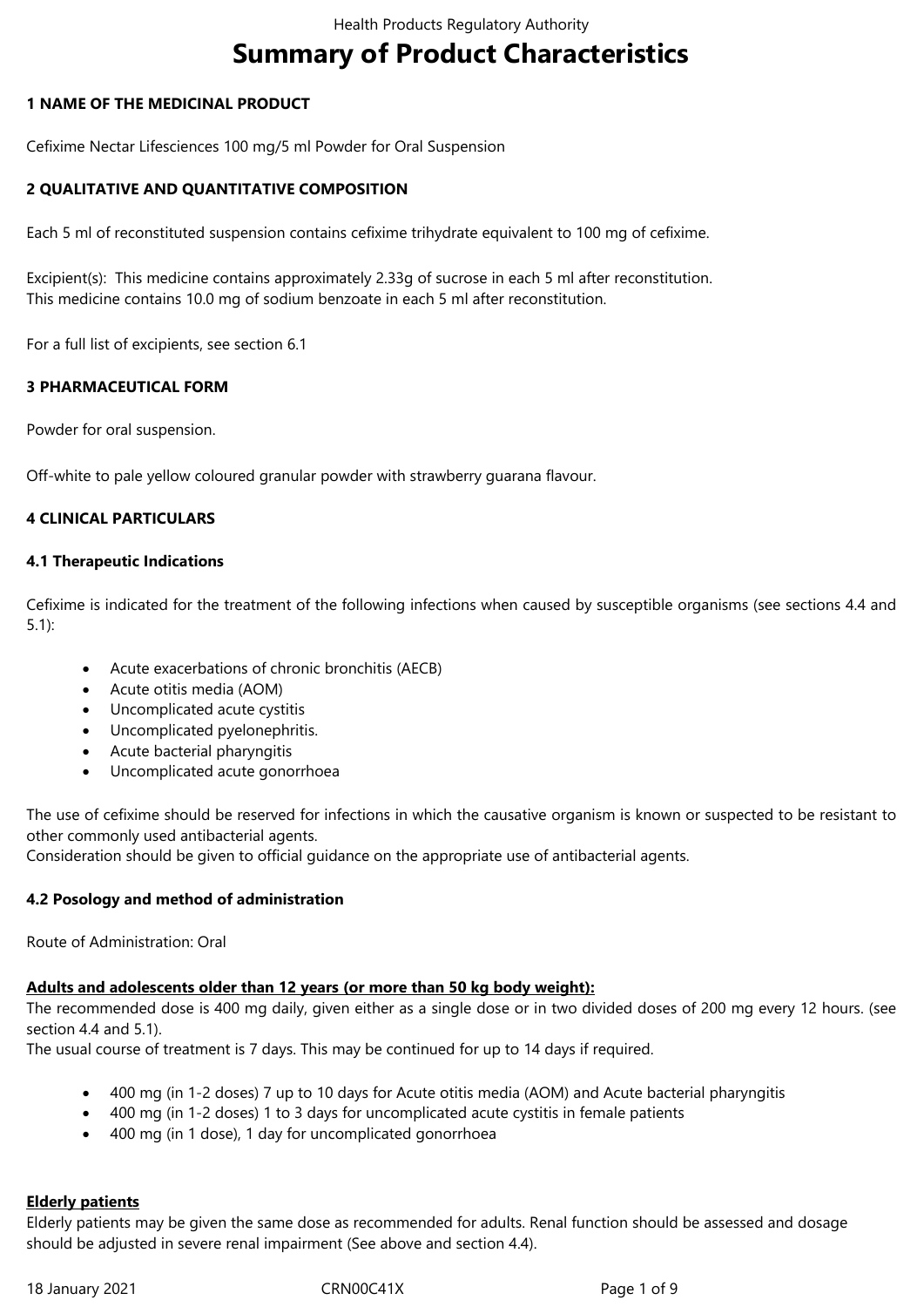## **Children from 6 months to 11 years of age**

The recommended dose of Cefixime oral suspension is 8 mg/Kg/day in a single dose or divided in two doses based on weight (as a general guide see following table):

Dosage recommendations are given in the table below.

| <b>Body weight</b><br><u>(kg)</u>              | Daily dose of<br>cefixime (mg) | Daily dose (ml) using the graduated syringe (dose<br>can be given as a single dose or divided in 2 doses) |
|------------------------------------------------|--------------------------------|-----------------------------------------------------------------------------------------------------------|
| 10.0                                           | 80                             | 4 ml or<br>2 x 2 ml                                                                                       |
| 12.5                                           | 100                            | 5 ml $or$<br>2 x 2.5 ml                                                                                   |
| 15.0                                           | 120                            | 6 ml or<br>2 x 3ml                                                                                        |
| 17.5                                           | 140                            | 7 ml or<br>$2 \times 3.5$                                                                                 |
| 20.0                                           | 160                            | 8 ml or<br>2x4ml                                                                                          |
| 22.5                                           | 180                            | 9 ml or<br>2 x 4.5 ml                                                                                     |
| 25.0                                           | 200                            | 10 ml or<br>$2 \times 5$ ml                                                                               |
| 27.5                                           | 220                            | 11 ml or<br>2 x 5.5 ml                                                                                    |
| 30.0                                           | 240                            | 12 ml or<br>$2 \times 6$ ml                                                                               |
| 37.5                                           | 300                            | 15 ml or<br>2 x 7.5 ml                                                                                    |
| > 37.5<br>(and patients 12<br>years and older) | 400                            | 20 ml or<br>$2 \times 10$ ml                                                                              |

For exact dosing the pack is supplied with a 5 ml plastic oral syringe graduated in 0.25 ml divisions. 1 ml of Cefixime oral suspension is equal to 20 milligram (mg) of cefixime,

5 ml of Cefixime oral suspension are equal to 100 milligram (mg) of cefixime.

## **Children less than 6 months of age**

The safety and efficacy of cefixime has not been established in children less than 6 months of age.

## **Renal insufficiency**

Cefixime may be administered in the presence of impaired renal function. Normal dose and schedule may be given in patients with creatinine clearances of 20 ml/min or greater. In patients whose creatinine clearance is less than 20 ml/min, it is recommended that a dose of 200 mg once daily should not be exceeded. The dose and regimen for patients who are maintained on chronic ambulatory peritoneal dialysis or haemodialysis should follow the same recommendation as that for patients with creatinine clearances of less than 20 ml/min.

There are insufficient data regarding use of cefixime in children < 12 years old in the presence of renal insufficiency: the use of cefixime in these patients is not recommended.

## **Duration of treatment**

The usual course of treatment is 7 days. This may be continued for up to 14 days if required. Cefixime may be taken with or without food (see section 5.2).

#### **Instructions for the preparation of the suspension**

See section 6.6.

#### **4.3 Contraindications**

18 January 2021 CRN00C41X Page 2 of 9 Hypersensitivity to the active substance, other cephalosporin antibiotics or to any of the excipients listed in section 6.1.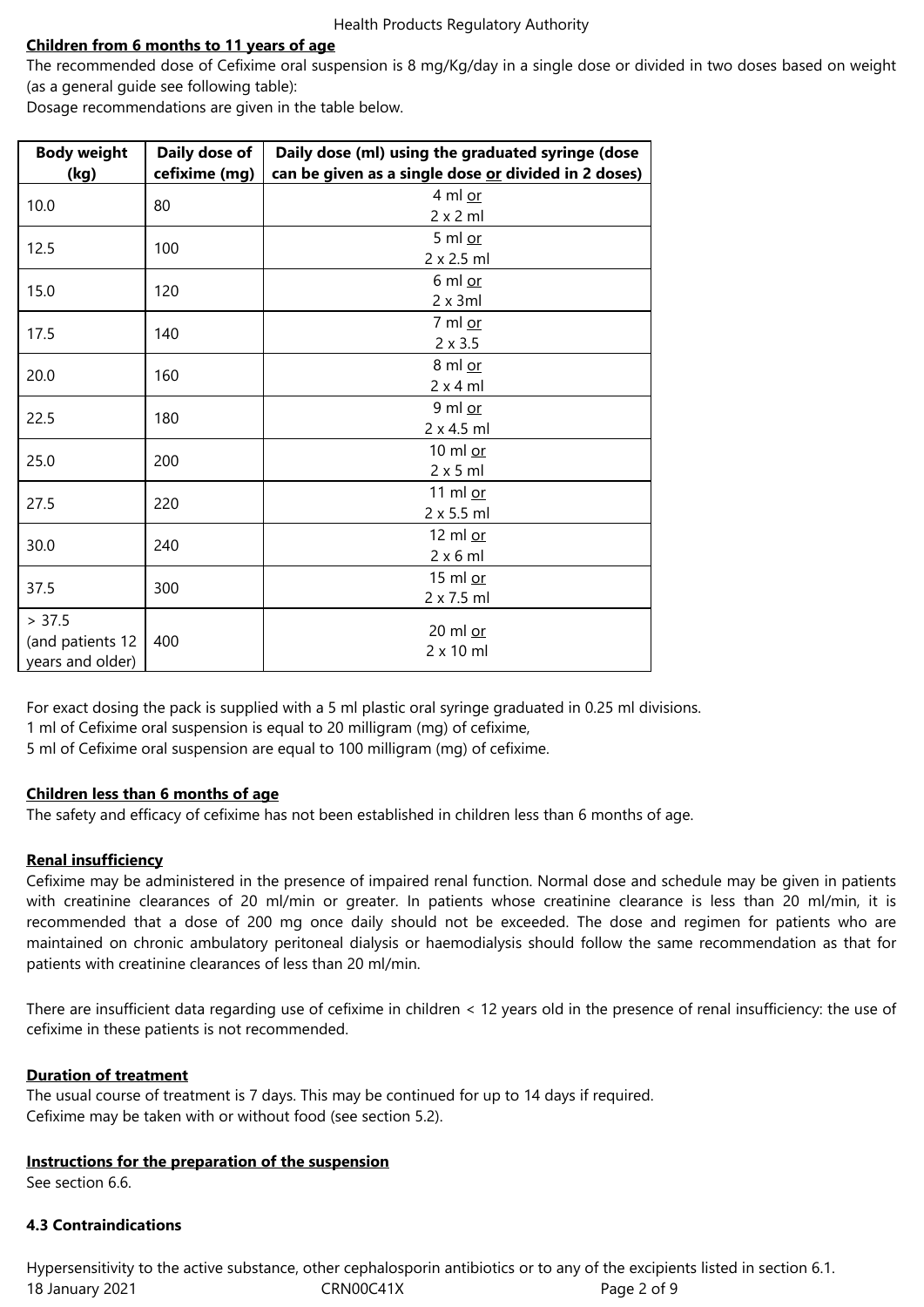Previous, immediate and/or severe hypersensitivity reaction to penicillin or any beta-lactam antibiotic.

#### **4.4 Special warnings and precautions for use**

#### **Encephalopathy**

Beta-lactams, including cefixime, predispose the patient to encephalopathy risk (which may include convulsions, confusion, impairment of consciousness, movement disorders), particularly in case of overdose or renal impairment.

#### **Severe cutaneous adverse reactions**

Severe cutaneous adverse reactions such as toxic epidermal necrolysis, Stevens-Johnson syndrome and drug rash with eosinophilia and systemic symptoms (DRESS) have been reported in some patients on cefixime. When severe cutaneous adverse reactions occur, cefixime should be discontinued and appropriate therapy and/or measures should be taken. Cefixime should be given with caution to patients who have shown hypersensitivity to other drugs.

## **Hypersensitivity to penicillin's**

As with other cephalosporins, Cefixime should be given with caution to patients with a history of hypersensitivity to penicillin, as there is some evidence of partial cross-allergenicity between the penicillins and cephalosporins.

Patients have had severe reactions (including anaphylaxis) to both classes of drugs.

If an allergic reaction occurs with Cefixime; the use of cefixime should be discontinued and the patient treated with appropriate agents if necessary.

## **Haemolytic anaemia**

Drug-induced haemolytic anaemia, including severe cases with a fatal outcome, has been described for cephalosporins (as a class). The recurrence of haemolytic anaemia after re-administration of cephalosporins in a patient with a history of cephalosporin (including cefixime) –associated haemolytic anaemia has also been reported.

#### **Acute renal failure**

As with other cephalosporins, Cefixime may cause acute renal failure including tubulointerstitial nephritis as an underlying pathological condition. When acute renal failure occurs, Cefixime should be discontinued and appropriate therapy and/or measures should be taken.

## **Renal Impairment:**

Cefixime should be administered with caution in patients with markedly impaired renal function (See section 4.2 under Dosage in Renal Impairment).

#### **Paediatric Use**

Safety of cefixime in premature or newborn infant has not been established.

Resistance rates of *Streptococcus pneumoniae* (> 20 %) have been reported for cefixime in some European countries (see section 5.1). This should be taken into account when treating infections caused by *Streptococcus pneumoniae*.

Prolonged use of cefixime may result in the overgrowth of non-susceptible organisms.

Treatment with broad spectrum antibiotics alters the normal flora of the colon and may permit overgrowth of *Clostridia*. Studies indicate that a toxin produced by *Clostridium difficile* is a primary cause of antibiotic-associated diarrhoea. Pseudomembranous colitis is associated with the use of broad-spectrum antibiotics (including macrolides, semi-synthetic penicillins, lincosamides and cephalosporins including cefixime); it is therefore important to consider its diagnosis in patients who develop diarrhoea in association with the use of antibiotics. Symptoms of pseudomembranous colitis may occur during or after antibiotic treatment.

In patients who develop severe diarrhoea during or after use of cefixime, the risk of life threatening pseudo-membranous colitis should be taken into account. Management of pseudomembranous colitis should include sigmoidoscopy, appropriate bacteriologic studies, fluids, electrolytes and protein supplementation. If the colitis does not improve after the drug has been discontinued, or if the symptoms are severe, oral vancomycin is the drug of choice for antibiotic-associated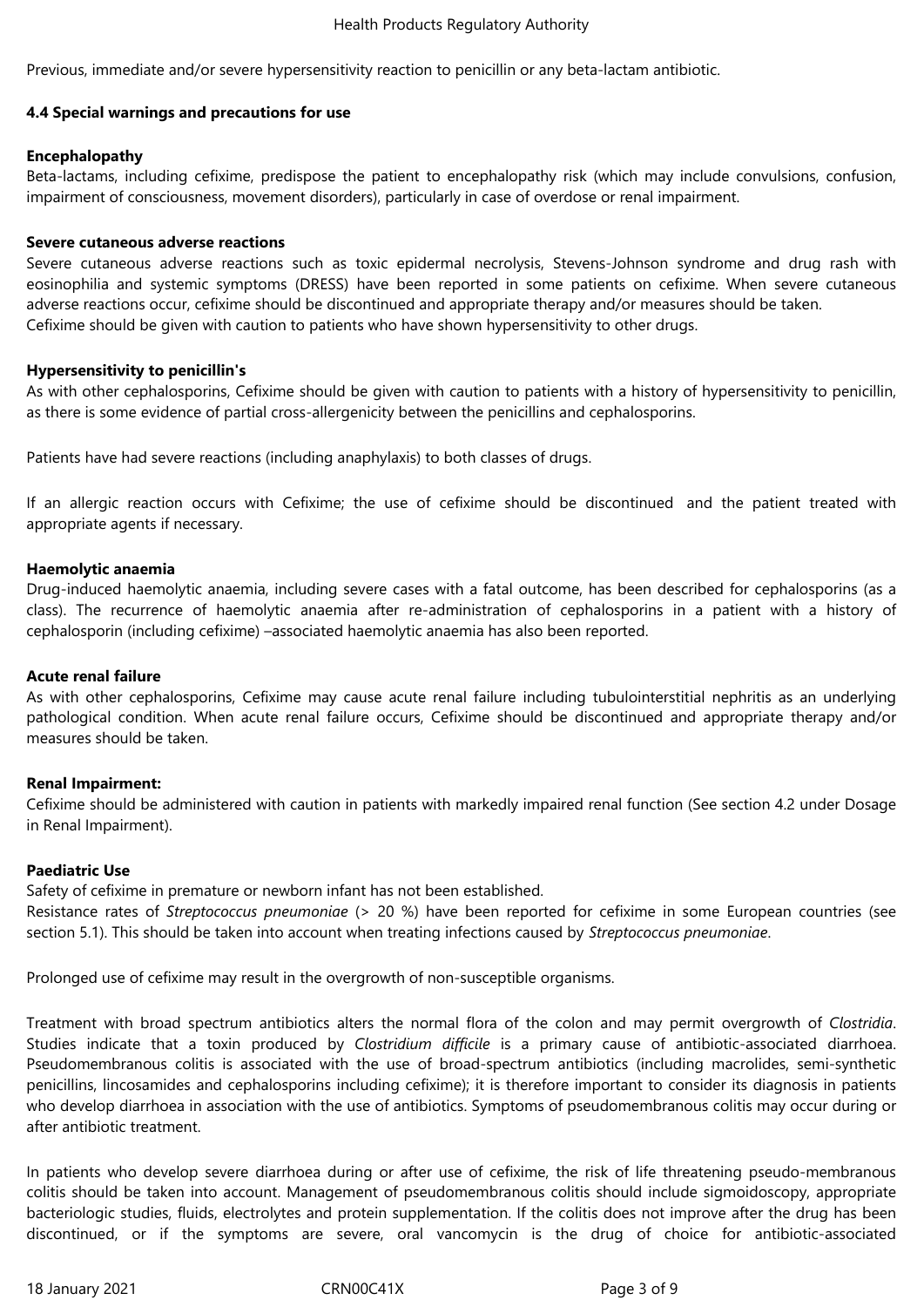#### Health Products Regulatory Authority

pseudomembranous colitis produced by *C. difficile*. Other causes of colitis should be excluded. The use of medicinal products inhibiting the intestinal peristalsis is contra-indicated.

This medicine contains approximately 2.33 g of Sucrose in each 5ml after reconstitution. This should be taken into account in patients with diabetes mellitus. Patients with rare hereditary problems of fructose intolerance, glucose-galactose malabsorption or sucrase-isomaltase insufficiency should not take this medicine. May be harmful to the teeth when the medicinal product may be intended for chronic use, e.g. for two weeks or more.

This medicine contains 10.0 mg of sodium benzoate in each 5ml after reconstitution. Sodium benzoate may increase jaundice (yellowing of the skin and eyes) in newborn babies (up to 4 weeks old).

#### **4.5 Interaction with other medicinal products and other forms of interactions**

A false positive reaction for glucose in the urine may occur with Benedict's or Fehling's solutions or with copper sulphate test tablets, but not with tests based on enzymatic glucose oxidase reactions.

A false positive direct Coombs' test has been reported during treatment with cephalosporin antibiotics, therefore it should be recognised that a positive Coombs' test may be due to the drug.

In common with other cephalosporins, increases in prothrombin time have been noted in a few patients. Care should therefore be taken in patients receiving anticoagulation therapy.

#### **4.6 Fertility, pregnancy and lactation**

#### Pregnancy:

There is no sufficient data from the use of cefixime in pregnant women. Animal data revealed no undesirable effects on pregnancy, embryonal/ fetal development, parturition or postnatal development (see section 5.3). However, these have also showed that cefixime reaches the embryo/fetus via the placenta.

As a precautionary measure, cefixime should only be used during pregnancy after careful benefit/risk assessment by the physician.

#### Breastfeeding:

It is unknown whether cefixime is excreted in human milk. Non-clinical studies have shown excretion of cefixime in animal milk. A decision on whether to continue/discontinue breastfeeding or to continue/discontinue therapy with cefixime should be made taking into account the benefit of breast-feeding to the child and the benefit of cefixime therapy to the woman. However, until further clinical experience is available, Cefixime should not be prescribed to breast-feeding mothers.

Fertility:

Reproduction studies performed in mice and rats have revealed no evidence of impaired fertility (see section 5.3).

#### **4.7 Effects on ability to drive and use machines**

Cefixime has no known influence on the ability to drive and use machines. However, side effects (for example *vertigo*) may occur (See also section 4.8), which may influence the ability to drive and use machines.

#### **4.8 Undesirable effects**

In this section, the following convention has been used for the classification of undesirable effects (for example *vertigo*) in terms of frequency:

*Very common ≥ 1/10* Common: ≥ 1/100 to < 1/10, Uncommon: ≥ 1/1,000 to < 1/100, Rare: ≥ 1/10,000 to < 1/1,000 and Very rare: < 1/10,000 *Not known* (cannot be estimated from the available data)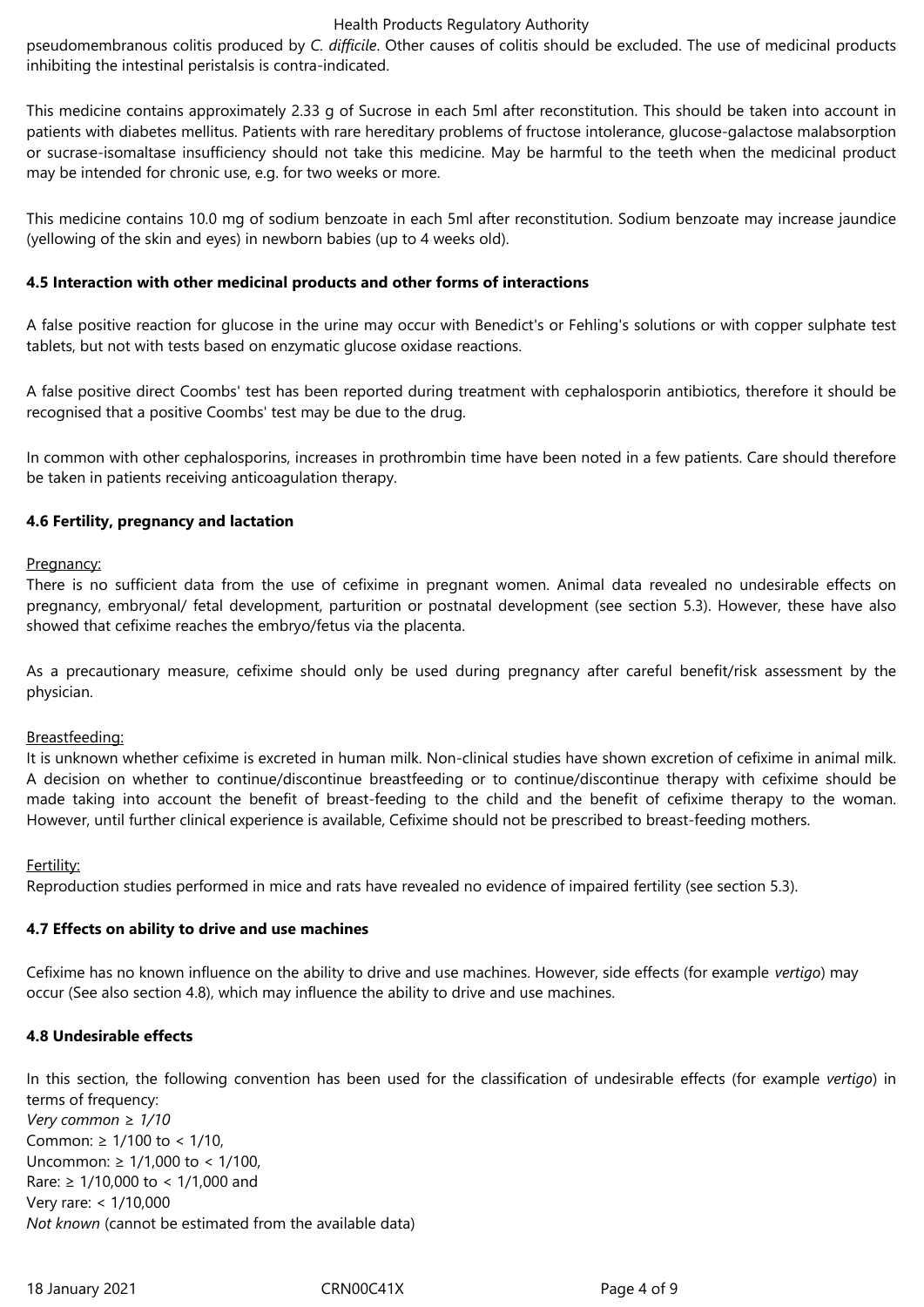| Infections and infestations                             | Superinfection bacterial, superinfection fungal                                                                                                                                                                                          | Rare      |
|---------------------------------------------------------|------------------------------------------------------------------------------------------------------------------------------------------------------------------------------------------------------------------------------------------|-----------|
|                                                         | Antibiotic-associated colitis (see section 4.4)                                                                                                                                                                                          | Very rare |
| Blood and lymphatic system<br>disorders                 | Eosinophilia                                                                                                                                                                                                                             | Rare      |
|                                                         | Leucopenia, agranulocytosis,<br>pancytopenia, thrombocytopenia,<br>haemolytic anaemia                                                                                                                                                    | Very rare |
|                                                         | Thrombocytosis, neutropenia                                                                                                                                                                                                              | Not Known |
| Immune system disorders                                 | Hypersensitivity                                                                                                                                                                                                                         | Rare      |
|                                                         | Anaphylactic shock, serum sickness                                                                                                                                                                                                       | Very rare |
| Metabolism and nutrition<br>disorders                   | Anorexia                                                                                                                                                                                                                                 | Rare      |
| Nervous system disorders                                | Headache                                                                                                                                                                                                                                 | Uncommon  |
|                                                         | Vertigo                                                                                                                                                                                                                                  | Rare      |
|                                                         | Psychomotor hyperactivity                                                                                                                                                                                                                | Very rare |
|                                                         | Beta-lactams, including cefixime, predispose the patient to encephalopathy risk<br>(which may include convulsions, confusion, impairment of consciousness,<br>movement disorders), particularly in case of overdose or renal impairment. | Not known |
| Gastrointestinal disorders                              | Diarrhoea                                                                                                                                                                                                                                | Common    |
|                                                         | Abdominal pain, nausea, vomiting                                                                                                                                                                                                         | Uncommon  |
|                                                         | Flatulence                                                                                                                                                                                                                               | Rare      |
| Hepatobiliary disorders                                 | Hepatitis, cholestatic jaundice                                                                                                                                                                                                          | Very rare |
| Skin and subcutaneous tissue<br>disorders               | Rash                                                                                                                                                                                                                                     | Uncommon  |
|                                                         | Angioneurotic oedema, pruritus                                                                                                                                                                                                           | Rare      |
|                                                         | Stevens-Johnson syndrome, toxic<br>epidermal necrolysis                                                                                                                                                                                  | Very rare |
|                                                         | Drug rash with eosinophilia and systemic symptoms (DRESS) (see section 4.4.),<br>erythema multiforme                                                                                                                                     | Not known |
| Renal and urinary disorders                             | Interstitial nephritis                                                                                                                                                                                                                   | Very rare |
| General disorders and<br>administration site conditions | Mucosal inflammation, pyrexia                                                                                                                                                                                                            | Rare      |
| Investigations                                          | Hepatic enzyme increased (transaminase,<br>alkaline phosphatase)                                                                                                                                                                         | Uncommon  |
|                                                         | Blood urea increased                                                                                                                                                                                                                     | Rare      |
|                                                         | Blood creatinine increased                                                                                                                                                                                                               | Very rare |
|                                                         | Direct and indirect positive Coombs tests (see section 4.4)                                                                                                                                                                              | Not known |

## Reporting of suspected adverse reactions

Reporting suspected adverse reactions after authorisation of the medicinal product is important. It allows continued monitoring of the benefit/risk balance of the medicinal product. Healthcare professionals are asked to report any suspected adverse reactions via HPRA Pharmacovigilance, Earlsfort Terrace, IRL - Dublin 2; Tel: +353 1 6764971; Fax: +353 1 6762517. Website: www.hpra.ie; E-mail: medsafety@hpra.ie.

#### **4.9 Overdose**

There is [no experience](http://www.hpra.ie/) with overdoses with cefixime.

## **5 PHARMACOLOGICAL PROPERTIES**

#### **5.1 Pharmacodynamic properties**

Pharmacotherapeutic group: Third generation cephalosporins. ATC Code: J01DD08

# **Mode of Action**

18 January 2021 CRN00C41X Page 5 of 9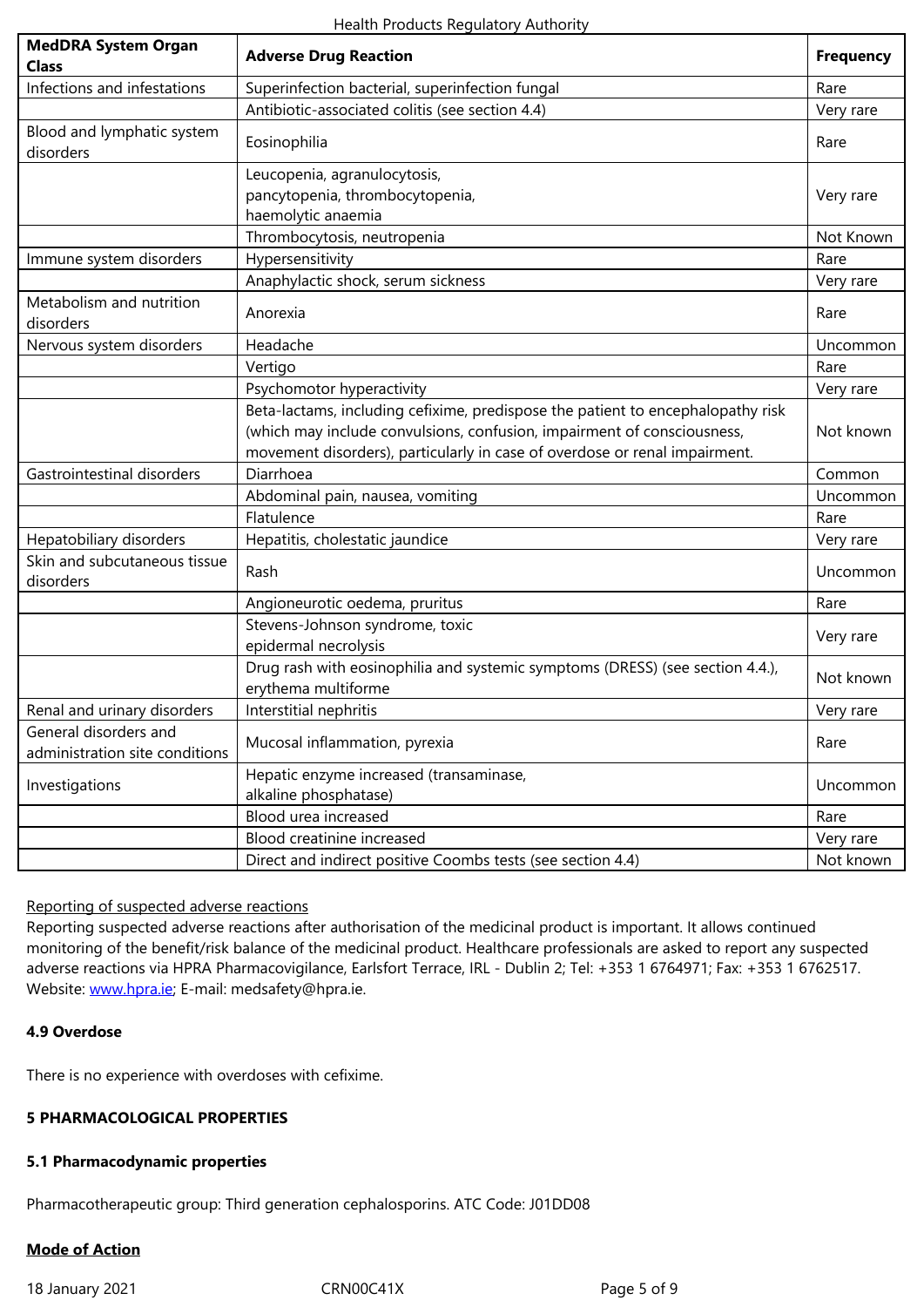#### Health Products Regulatory Authority

Cefixime is an antibacterial agent of the cephalosporin class. Like other cephalosporins, cefixime exerts antibacterial activity by binding to and inhibiting the action of penicillin-binding proteins involved in the synthesis of bacterial cell walls. This leads to bacterial cell lysis and cell death.

## **PK/PD relationship**

The time that the plasma concentration of cefixime exceeds the MIC of the infecting organism has been shown to best correlate with efficacy in PK/PD studies.

#### **Mechanisms of resistance**

Bacterial resistance to cefixime may be due to one or more of the following mechanisms:

- Hydrolysis by extended-spectrum beta-lactamases and / or by chromosomally-encoded (AmpC) enzymes that may be induced or de-repressed in certain aerobic gram-negative bacterial species
- Reduced affinity of penicillin-binding proteins
- Reduced permeability of the outer membrane of certain gram-negative organisms restricting access to penicillin-binding proteins
- Drug efflux pumps

More than one of these mechanisms of resistance may co-exist in a single bacterial cell.

Depending on the mechanism(s) present, bacteria may express cross-resistance to several or all other beta-lactams and / or antibacterial drugs of other classes.

#### **Breakpoints**

Clinical minimum inhibitory concentration (MIC) breakpoints established by EUCAST (May 2018) for cefixime are:

- *Haemophilus influenzae*: sensitive ≤ 0.125 mg/L, resistant > 0.125 mg/L
- *Moraxella catarrhalis*: sensitive ≤ 0.5 mg/L, resistant > 1.0 mg/L
- *Neisseria gonorrhoeae*: sensitive ≤ 0.125 mg/L, resistant > 0.125 mg/L
- *Enterobacterales*: sensitive ≤ 1.0 mg/L, resistant > 1.0 mg/L (for uncomplicated urinary tract infections only)
- Non-species related breakpoints: insufficient evidence.

#### **Susceptibility**

The prevalence of resistance may vary geographically and over time for selected species and local information on resistance is desirable, particularly when treating severe infections.

As necessary, expert advice should be sought when the local prevalence of resistance is such that the utility of the agent in at least some types of infections is questionable.

| <b>Commonly susceptible species</b>           |  |  |
|-----------------------------------------------|--|--|
| <b>Aerobes, Gram positive:</b>                |  |  |
| Streptococcus pyogenes°                       |  |  |
| <b>Aerobes, Gram negative:</b>                |  |  |
| Haemophilus influenza                         |  |  |
| Moraxella catarrhalis                         |  |  |
| Neisseria gonorrhoeae                         |  |  |
| Proteus mirabilis <sup>%</sup>                |  |  |
| Species for which resistance may be a problem |  |  |
| <b>Aerobes, Gram positive:</b>                |  |  |
| Streptococcus pneumoniae                      |  |  |
| <b>Aerobes, Gram negative:</b>                |  |  |
| Citrobacter freundii <sup>\$</sup>            |  |  |
| Enterobacter cloacae <sup>\$</sup>            |  |  |
| Escherichia coli <sup>%&amp;</sup>            |  |  |
| Klebsiella oxytoca <sup>%</sup>               |  |  |
| Klebsiella pneumoniae <sup>%</sup>            |  |  |
| Morganella morganii <sup>\$</sup>             |  |  |
| Serratia marcescens <sup>\$</sup> °           |  |  |
| <b>Resistant species</b>                      |  |  |
| <b>Aerobes, Gram positives:</b>               |  |  |

18 January 2021 CRN00C41X Page 6 of 9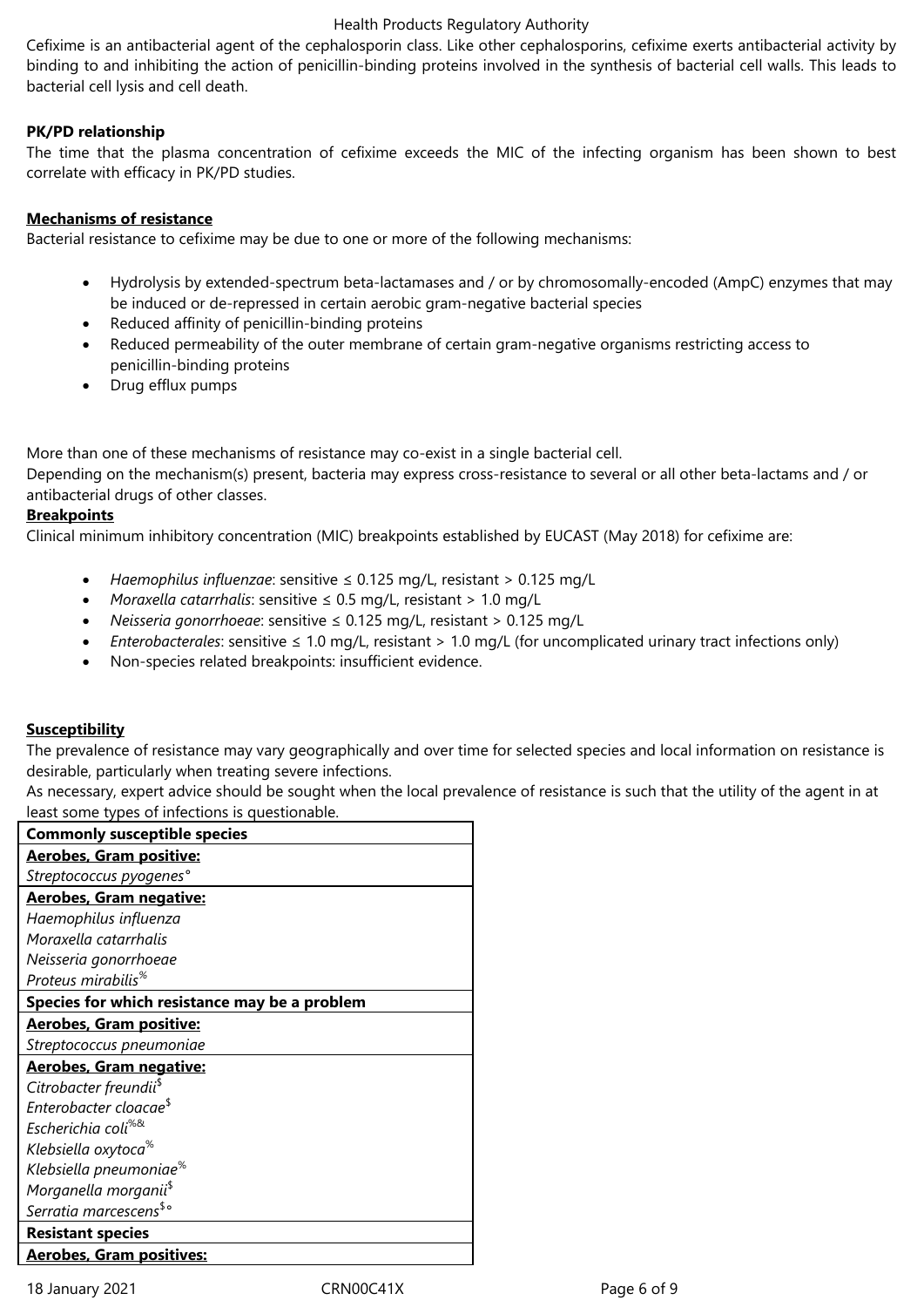| Enterococcus spp.                                                |
|------------------------------------------------------------------|
| Staphylococcus spp.                                              |
| Streptococcus pneumoniae (Penicillin-intermediate and resistant) |
| <b>Aerobes, Gram-negative</b>                                    |
| Pseudomonas aeruginosa                                           |
| <b>Other micro-organism</b>                                      |
| Chlamydia spp.                                                   |
| Chlamydophila spp.                                               |
| Legionella pneumophila                                           |
| Mycoplasma spp.                                                  |

*°* No current data was available when the table was published. In literature and actual therapy recommendations, susceptibility is assumed.

 $$$  Natural susceptibility of most isolates is intermediate.

- $\mathrm{^{\%}}$  Extended spectrum beta-lactamase (ESBL) producing isolates are always resistant
- <sup>&</sup> In isolates of patients with uncomplicated Cystitis, the rate of resistance is < 10 %, in other isolates ≥ 10 %.

## **5.2 Pharmacokinetic properties**

## **Absorption:**

The absolute oral bioavailability of cefixime is in the range of 22-54 %. Absorption is not significantly modified by the presence of food. Cefixime may therefore be given without regard to meals.

#### **Distribution:**

Serum protein binding is well characterised for human and animal sera; cefixime is almost exclusively bound to the albumin fraction, the mean free fraction being approximately 30 %. Protein binding of cefixime is only concentration dependent in human serum at very high concentrations which are not seen following clinical dosing.

From *in vitro* studies, serum or urine concentrations of 1 mg/L or greater were considered to be adequate for most common pathogens against which cefixime is active. Typically, the peak serum levels following the recommended adult or paediatric doses are between 1.5 and 3 mg/L. Little or no accumulation of cefixime occurs following multiple dosing.

#### **Metabolism and elimination:**

Cefixime is predominantly eliminated as unchanged drug in the urine. Glomerular filtration is considered the predominant mechanism. Metabolites of cefixime have not been isolated from human serum or urine.

Transfer of <sup>14</sup>C-labelled cefixime from lactating rats to their nursing offspring through breast milk was quantitatively small (approximately 1.5 % of the mothers' body content of cefixime in the pup). No data are available on secretion of cefixime in human breast milk. Placental transfer of cefixime was small in pregnant rats dosed with labelled cefixime.

#### **Special age groups:**

The pharmacokinetics of cefixime in healthy elderly (age > 64 years) and young volunteers (11-35) compared the administration of 400 mg doses once daily for 5 days. Mean C<sub>max</sub> and AUC values were slightly greater in the elderly. Elderly patients may be given the same dose as the general population (see section 4.2).

#### **5.3 Preclinical safety data**

There are no findings from chronic toxicity investigations suggesting that any side effects unknown to date could occur in humans. Furthermore, *in vivo* and *in vitro* studies did not yield any indication of a potential to cause mutagenicity. Long-term studies on carcinogenicity have not been conducted.

Reproduction studies have been performed in mice and rats at doses up to 400 times the human dose and have revealed no evidence of impaired fertility or harm to the foetus due to cefixime. In the rabbit, at doses up to 4 times the human dose, there was no evidence of a teratogenic effect; there was a high incidence of abortion and maternal death, which is an expected consequence of the known sensitivity of rabbits to antibiotic-induced changes in the population of the microflora of the intestine.

#### **6 PHARMACEUTICAL PARTICULARS**

#### **6.1 List of excipients**

18 January 2021 CRN00C41X Page 7 of 9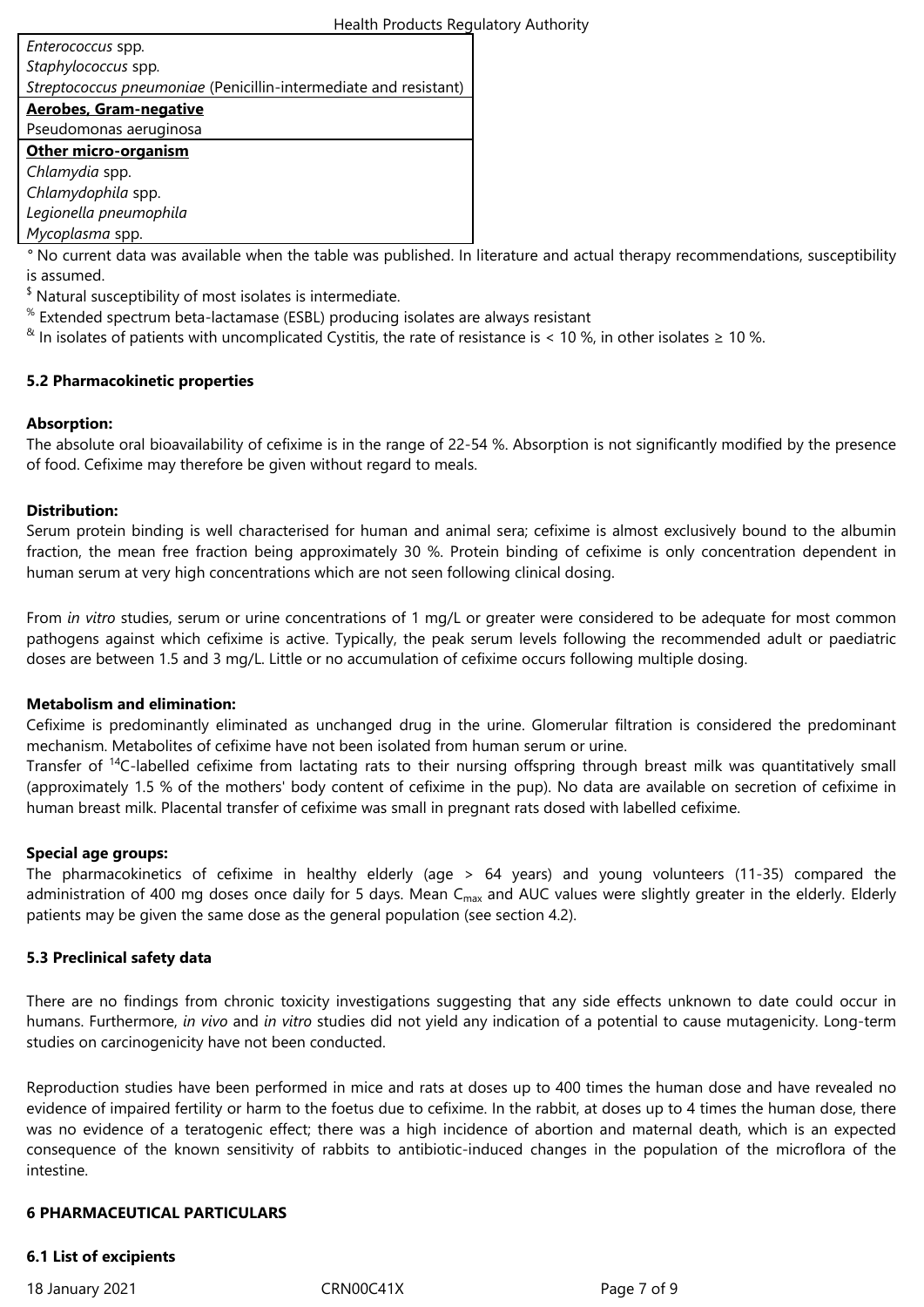Xanthan gum Sodium benzoate (E211) Silica colloidal, anhydrous Sucrose Flavour Strawberry Guarana which contains nature identical flavourings, natural flavours, maize maltodextrin and propylene glycol (E1520)

## **6.2 Incompatibilities**

Not applicable.

## **6.3 Shelf life**

Unopened: 6 months

After reconstitution: The reconstituted suspension may be stored for 14 days.

## **6.4 Special precautions for storage**

Unopened: Store below 25ºC. Do not refrigerate or freeze.

After reconstitution, the suspension can be stored below 25ºC for 14 days. Do not refrigerate or freeze.

## **6.5 Nature and contents of container**

Type III amber coloured glass bottle with white child-resistant closure with pilfer-proof cap.

Pack Sizes: 25 g powder for preparation of 50 ml oral suspension. 50 g powder for preparation of 100 ml oral suspension

Bottles are supplied with a measuring cup that have the marking of 35 ml and 69 ml; which can measure 35 ml and 69 ml of water for reconstitution.

Bottles are supplied with a single 5 ml plastic oral syringe graduated in 0.25 ml divisions.

Not all pack sizes may be marketed.

## **6.6 Special precautions for disposal**

Instructions for the preparation of the oral suspension:

| <b>Cefixime</b><br><b>Nectar</b><br><b>Lifesciences</b><br>100 mg/ 5<br>ml Powder<br>for oral<br><b>Suspension</b> | Pack size | <b>Directions for Reconstitution</b>                                                                                                         |
|--------------------------------------------------------------------------------------------------------------------|-----------|----------------------------------------------------------------------------------------------------------------------------------------------|
| 100 mg/ 5ml                                                                                                        | 50 ml     | Add 35 ml of water in two portions to the dry mixture in the bottle. Shake well after each addition.<br>Further dilution is not recommended. |
|                                                                                                                    | 100 ml    | Add 69 ml of water in two portions to the dry mixture in the bottle. Shake well after each addition.<br>Further dilution is not recommended. |

The reconstitution results light yellow suspension with strawberry guarana flavor.

After reconstitution, the suspension can be stored below 25ºC for 14 days without significant loss of potency. Do not refrigerate or freeze. Keep bottles tightly closed and shake well before use. Discard any unused portion after 14 days.